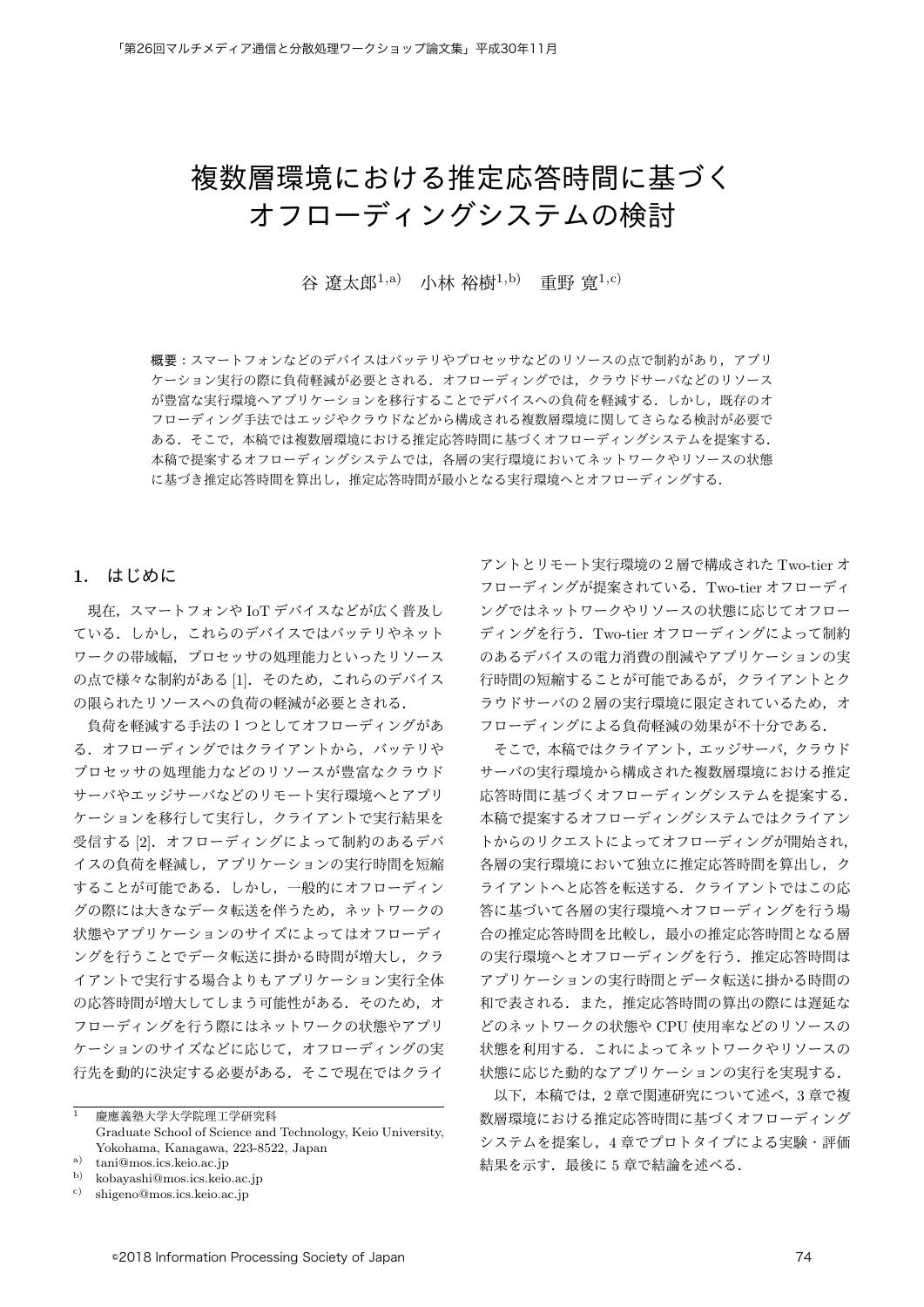## 2. 関連研究

本章では、オフローディングの背景と概要について述べ、 2 層環境におけるオフローディング手法である Two-tier オ フローディングについての関連研究と Two-tier オフロー ディングにおける問題点を挙げる.

### 2.1 オフローディングの背景

現在, スマートフォンや IoT デバイスなどのデバイスが 広く普及しており、これに伴ってスマートフォンなどのモ バイルデバイスで実行可能なアプリケーションも増加して いる。アプリケーションの例としてはオンラインゲームや SNS, ビデオストリーミングサービスや画像認識などが挙 げられ、これらを実行するためにモバイルデバイスは高解 像度のディスプレイやマルチコアのプロセッサを搭載し、 高速ネットワーク接続を実現するなど、進歩を遂げている. しかし、同時にバッテリ駆動のモバイルデバイスではアプ リケーションの実行に伴う電力消費も増大しており、高負 荷なアプリケーションを実行した場合ではバッテリを短時 間で使い果たしてしまう可能性がある [5]. また、物理的な スペースの制約から搭載できるストレージやプロセッサな どのリソースにも限りがあるため、これらの性能は限られ る [6]. そのため、限られたリソースへの負荷を軽減する必 要がある.

#### 2.2 オフローディングの概要

モバイルデバイスの負荷を軽減する手法の1つとしてオ フローディングが挙げられる。図1にオフローディングの 流れを示す。オフローディングはモバイルデバイスのよう なクライアントのローカル実行環境から、リソースが豊富 であるクラウドサーバやエッジサーバのようなリモート実 行環境へとアプリケーションを移行して実行し、クライア ントで実行結果を受信するというものである. 一般的に, オフローディングによってモバイルデバイスの電力消費 を削減し、アプリケーションの実行時間を短縮することが 可能である。しかし、単にローカル実行環境のアプリケー ションをリモート実行環境へ移行して実行するだけでは、 アプリケーションの実行全体の応答時間が必ずしも削減で きるとは限らない。例えば、ローカル実行環境とリモート 実行環境の間のネットワークに大きな遅延が発生した場合, オフローディングを行う際のアプリケーションの転送や応



図 1 オフローディングの流れ

答の転送に長時間を要し,結果として応答時間が増大して しまう可能性がある。また、アプリケーションの実行に必 要なデータサイズが大きい場合にも同様にデータ転送に長 時間を要し、応答時間が増大してしまう可能性がある。ま た。データ転送に大きな時間を要することで通信を行う時 間が増加し、電力消費が増加することで、オフローディン グによる負荷軽減の効果が不十分になる可能性がある [7].

以上のことから、ネットワークの状態や実行するアプリ ケーションに応じて、モバイルデバイスで実行するのか, オフローディングを行うのかを動的に決定するオフロー ディング手法が必要である [8][9].

#### 2.3 Two-tier  $\tau$ フローディング

Two-tier オフローディングはローカル実行環境であるモ バイルデバイスとリモート実行環境であるクラウドサーバ やエッジサーバの2層の環境を想定したオフローディング 手法である. Two-tier オフローディングではネットワー クの状態やオフローディング先となるリモート実行環境の リソースの状態に応じてローカル環境での実行とオフロー ディングの決定を動的に行うことで、オフローディングに よるモバイルデバイスの電力消費の削減や応答時間の削減 などの負荷軽減の効果を高めている.

MAUI[3] ではモバイルデバイスでの電力消費の削減とを 目的としており、モバイルデバイスでの実行用とエッジサー バでの実行用の2つのバージョンのアプリケーションを用 意し、アプリケーション実行時に電力消費が最小となるよう にオフローディングを行うかを決定する. MAUI ではオフ ローディングの粒度はメソッド単位である. CloneCloud[4] ではアプリケーション実行の高速化と、モバイルデバイス での電力消費の削減を目的としており、モバイルデバイス のクローン環境をクラウサーバ上のバーチャルマシンに作 成し、アプリケーションを分割実行する. CloneCloud で はオフローディングの粒度はスレッド単位である.

### 2.4 Two-tier オフローディングの問題点

MAUI や CloneCloud のような Two-tier オフローディ ングではローカル実行環境であるモバイルデバイスと、ク ラウドサーバなどのリモート実行環境の2層の環境に限定 されており、実環境で想定されるクラウドサーバやエッジ サーバから構成された複数層の環境について考慮がされて いないという問題点がある. MAUI や CloneCloud などの Two-tier オフローディングでは、ネットワークの状態やリ モート実行環境のリソースの状態に応じて動的にオフロー ディングを行うが、アプリケーションの実行先はモバイル デバイスかエッジサーバやクラウドサーバの2つしか存在 しないため、例えば、これらの間のネットワークの遅延が 大きくなった場合にはモバイルデバイスで実行するしか選 択肢がなく、オフローディングによるモバイルデバイスの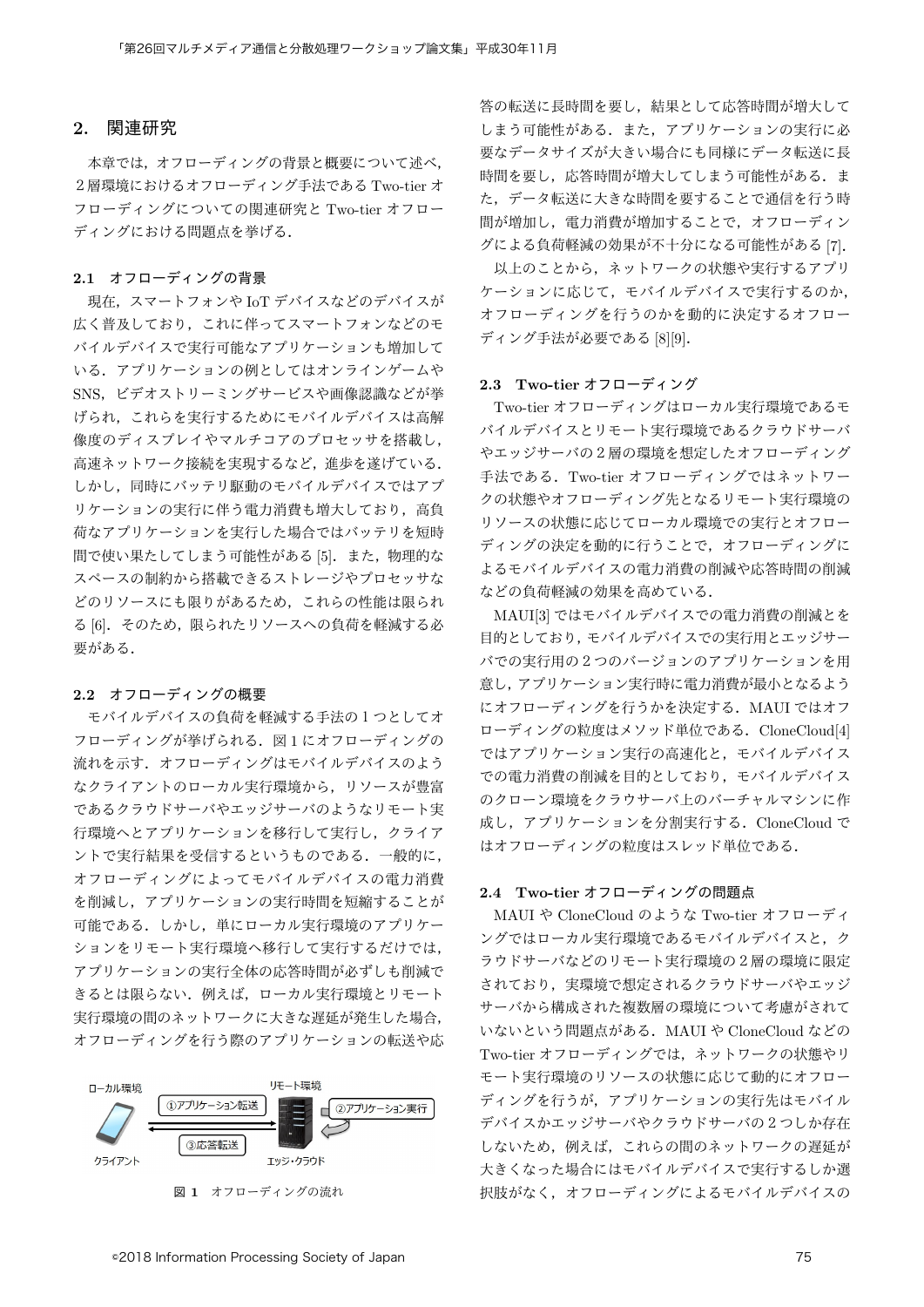負荷軽減が不十分となる可能性がある.

そのため. Two-tier オフローディングはオフローディン グ先の選択肢が限定的と言え、より実環境に近い複数層で 構成された環境で適用可能なオフローディング手法が必要 となる.

## 3. 提案手法

本章では、複数層環境における推定応答時間に基づくオ フローディングシステムについて提案する.

#### 3.1 オフローディングシステムの概要

本稿で提案するオフローディングシステムでは、各層の 実行環境において独立に自層の実行環境でアプリケーショ ンを実行する場合の推定応答時間を算出する。そして、推 定応答時間が最小となる層の実行環境へとオフローディ ングを行う. 推定応答時間はアプリケーションのサイズ. ネットワークの帯域幅や遅延などのネットワークの状態, CPU 使用率などのリソースの状態などに基づき算出する. 推定応答時間が最小となる実行環境へとオフローディング を行うことで、同時にクライアントにおける電力消費の削 減も期待される。本稿で提案するオフローディングシステ ムでは Two-tier オフローディングでは考慮していなかっ たエッジやクラウドから構成される複数層の環境を想定し ている. オフローディングの際には遅延や CPU 使用率を 考慮することでネットワークに遅延が生じている場合や, オフローディング前にすでに実行環境のリソースへ負荷が 掛かっている場合にも適用可能にする.

#### 3.2 オフローディングシステムの想定環境

図2に本稿で提案するオフローディングシステムの構成 を示す。本稿で提案するオフローディングシステムではク ライアント、エッジ、クラウドからなる複数層の実行環境 から構成される環境を想定する. Tier 1 はクライアント  $(R_1)$ , Tier  $2 \text{ kJ} \pm \text{ kJ} \rightarrow (R_2)$ , Tier  $3 \text{ kJ} \rightarrow \text{ kJ} \rightarrow \text{ kJ}$ サーバ (R3) から構成される.

## 3.3 オフローディングシステムの構成

図3に本稿で実装するオフローディングシステムのコン



図 2 オフローディングシステムの想定環境

ポーネントの構成を示す.各層の実行環境は Manager に よってオフローディング時の制御が行われる.

*•* Client Manager

Offload Controller としてオフローディングを管理す る役割を担っており、隣接するエッジへとリクエスト を送信する Request Sender, 各層の実行環境からの応 答を受信する Resource Offer Receiver, オフローディ ングを行う層の実行環境へと最終的なオフローディン グのリクエストを転送する Offload Request Sender, Java のクラスローダによってアプリケーションのク ラスファイルをエッジやクラウドヘロードするための サーバとなる Class Load Server, アプリケーション の実行結果を受信する Result Receiver から構成され る. アプリケーション実行時には Client Manager が 起動され、リクエストをエッジへと送信することでオ フローディング手順が開始される。また、各層の実行 環境での推定応答時間の算出結果に基づき、最小の推 定応答時間となる層の実行環境へとアプリケーション の実行を移行する.

• Edge Manager, Cloud Manager

オフローディング先となるエッジとクラウドでは、そ れぞれ Edge Manager と Cloud Manager がオフロー ディングを制御している. Edge Manager と Cloud Manager はリクエストの受信や応答の転送, 推定応 答時間の算出などのオフローディングを行うまでの 処理を担う Resource Manager と、クラスロードや実 行結果の転送などのオフローディングを行う際の処 理を担う Offload Execution Engine で構成されてい る. Resource Manager はリクエストを受信し、自層



図 3 オフローディングシステムの構成コンポーネント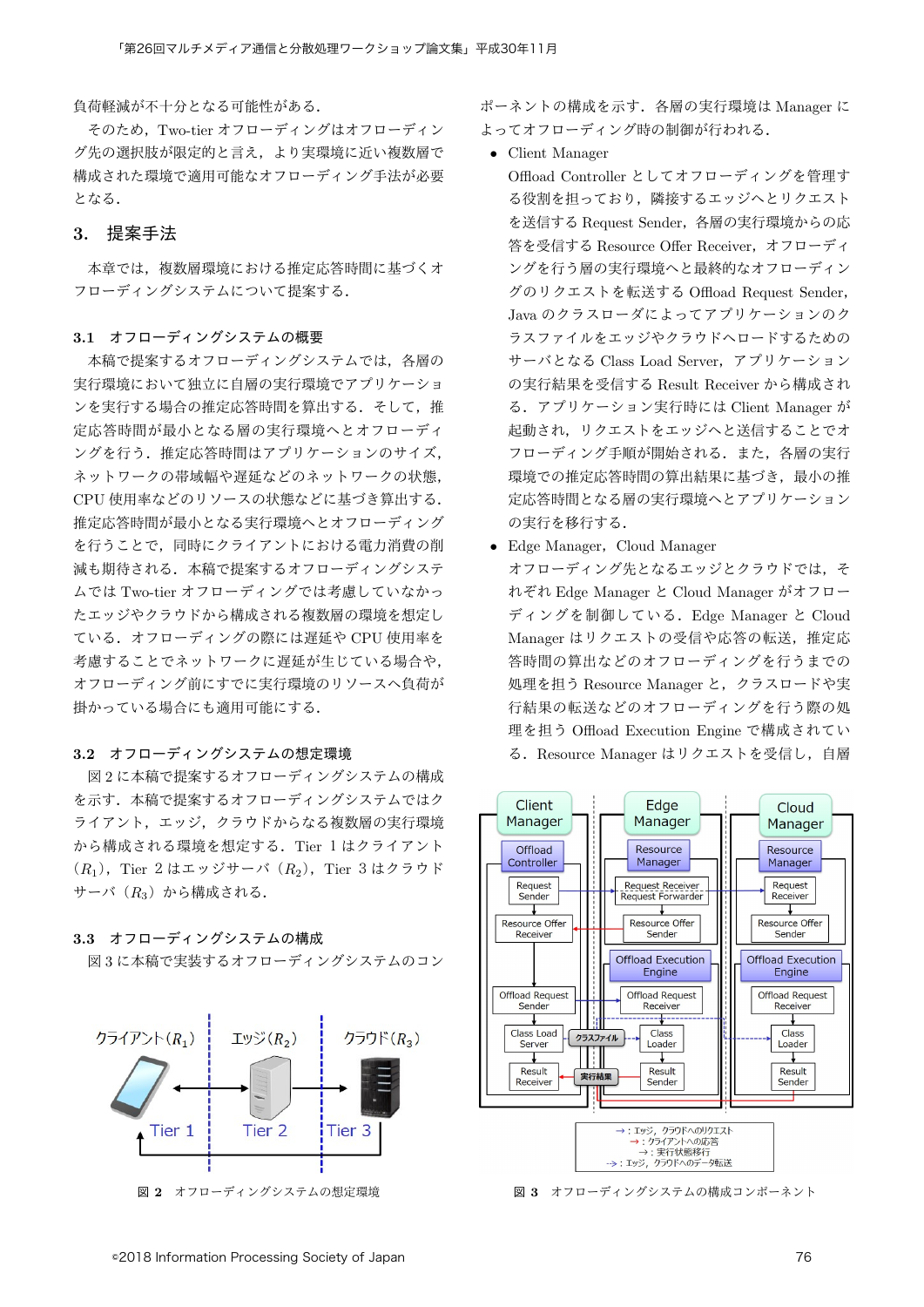の実行環境における推定応答時間を算出する Request Receiver, エッジからクラウドへとリクエストを転 送する Request Forwarder, クライアントへ応答を転 送する Resource Offer Sender によって構成される. Offload Execution Engine はクライアントからの最終 的なオフローディングのリクエストを受信する Offload Request Receiver, クラスローダによってクライアン トに存在するアプリケーションのクラスファイルを ロードする Class Loader, 実行結果をクライアントへ と転送する Result Sender から構成される.

#### 3.4 推定応答時間の算出

推定応答時間はデータ転送に掛かる時間とアプリケー  $\mathcal{Y}$ ョンの実行時間の和である式 (1) によって算出する.

$$
T(A_{a_0}, R_l) = T_{transmit}(A_{a_0}, R_l) + T_{exec}(A_{a_0}, R_l)
$$
 (1)

ここで,  $A_{a_0}$ は実行するアプリケーション,  $R_l$ は Tier  $l$ の実行環境を表しており, 第一項の  $T_{transmit}(A_{a_0}, R_l)$ は, 実行環境  $R_l$  ヘアプリケーション  $A_{a0}$  のデータを転送する  $\mathcal{L}$  掛かる時間, 第二項の  $T_{exec}(A_{a_0}, R_l)$  は実行環境  $R_l$  に おけるアプリケーション A<sub>ao</sub> の実行時間を表している. ま  $\dot{\mathcal{L}}$ ,  $T_{transmit}(A_{a_0}, R_l)$ は式 (2) のように,  $T_{exec}(A_{a_0}, R_l)$ は式 (3) のように表される.

$$
T_{transmit}(A_{a_0}, R_l) = \frac{IS(A_{a_0})}{BW_{spd}(R_{1\to l})} + D_{link}(R_{1\to l})(2)
$$
  

$$
T_{exec}(A_{a_0}, R_l) = w_{CPU}(R_l) \cdot ET_{exec}(A_{a_0}, R_l)
$$
 (3)

 $IS(A_{a_0})$ は実行するアプリケーション  $A_{a_0}$  のサイズ,  $BW_{spd}(R_{1\rightarrow l})$  はクライアント  $R_1$  と実行環境  $R_l$  間のネッ トワークの帯域幅,  $D_{link}(R_{1\rightarrow l})$  は Offloading Request 送 信時のクライアント  $R_1$  と実行環境  $R_l$  間におけるネット  $\nabla$ ークのリンク遅延,  $w_{CPU}(R_l)$ は実行環境  $R_l$  における アプリケーションが使用可能な CPU 使用率に基づく重み,  $ET_{exec}(A_{a_0}, R_l)$ は実行環境  $R_l$  において, アプリケーショ ンが CPU を 100%使用可能な場合の推定実行時間を表し ている. また,  $ET_{exec}(A_{a_0}, R_l)$ はアプリケーションを事 前に静的解析することによって式(4)のような形に簡易 的に定式化し、推定応答時間の算出に用いる.

$$
ET_{exec}(A_{a_0}, R_l) = -a \cdot f_{R_l} + b \tag{4}
$$

式 (4) においてa とbはアプリケーションの静的解析に よって得られる傾きと切片, f<sub>R</sub>, は実行環境 R<sub>l</sub> の CPU の 動作周波数である. 各実行環境において利用可能な CPU 使用率を用いることで、オフローディング前にすでに負荷 が高い実行環境へのオフローディングを回避する.

3.5 オフローディング手順

図4にエッジへオフローディングする場合のオフロー



図 4 エッジヘオフローディングする場合のオフローディング手順例

 $\vec{r}$  /  $\vec{r}$  /  $\vec{r}$  /  $\vec{r}$  /  $\vec{r}$  /  $\vec{r}$  /  $\vec{r}$  /  $\vec{r}$  /  $\vec{r}$  /  $\vec{r}$  /  $\vec{r}$  /  $\vec{r}$  /  $\vec{r}$  /  $\vec{r}$  /  $\vec{r}$  /  $\vec{r}$  /  $\vec{r}$  /  $\vec{r}$  /  $\vec{r}$  /  $\vec{r}$  /  $\vec{r}$  /  $\vec{r}$  /

- (1) クライアントから実行するアプリケーションのサイ ズ、クライアントにおける推定応答時間が格納された リクエストをエッジへと送信する.
- (2) クライアントからのリクエストを受信したエッジで はリクエストに基づき、エッジにおける推定応答時間 の算出を行い、エッジにおける推定応答時間が格納 された Resource Offer をクライアントへと転送する. また、同時にリクエストに格納された推定応答時間を エッジにおける推定応答時間に置き換え、クラウドへ とリクエストを転送する.
- (3) エッジからのリクエストを受信したクラウドではリク エストに基づき、クラウドにおける推定応答時間の算 出を行う。この例では、エッジにおける推定応答時間 の方がクラウドにおける推定応答時間よりも小さいた め、クラウドへはオフローディングを行えないことを 示した Resource Offer をクライアントへと送信する.
- (4) エッジとクラウドからの Resource Offer を受信したク ライアントではすべての推定応答時間を比較し、最も 推定応答時間が小さいエッジへと Offload Request を 送信する.
- (5) Offload Request を受信したエッジでは、クラスロー ダによってクライアントからアプリケーションのクラ スファイルをロードし、実行する.
- (6) エッジにおいてアプリケーションの実行が終了する と、実行結果をクライアントへと転送する.

## 4. プロトタイプ実装・評価

本章では、オフローディングシステムのプロトタイプ実 装と、プロトタイプを用いた実験による動作確認と評価に ついて述べる.

#### 4.1 実装環境

図5にオフローディングシステムの実装環境を、表1に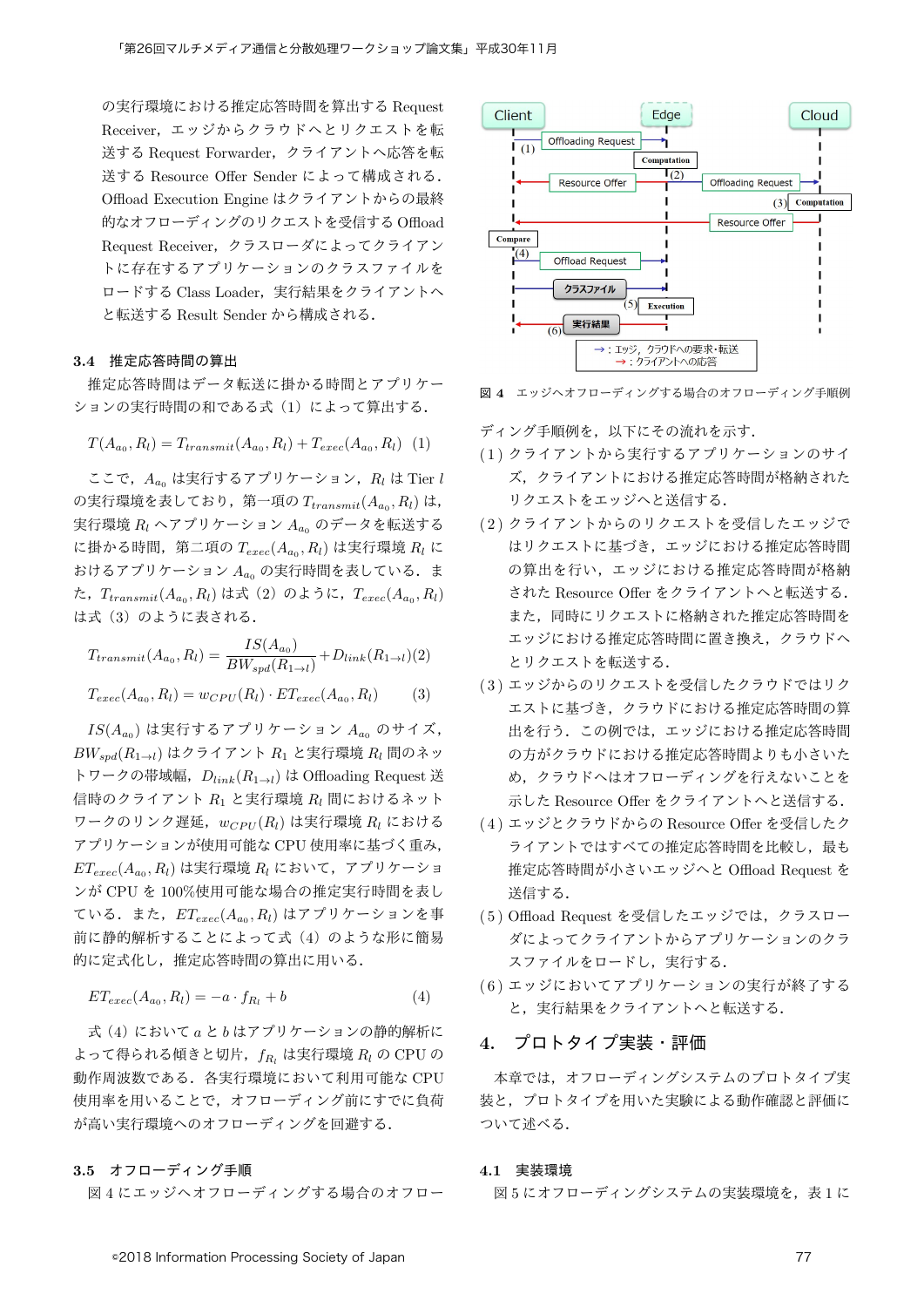使用機材を示す.各機材同士は有線接続されており,クラ イアントとエッジの間にはネットワークの状態を制御でき るネットワークエミュレータを配置し、リンク遅延を付与 しない場合と、意図的にリンク遅延を付与した場合の2つ の状況で実験を行った。遅延未付与の場合と遅延付与の場 合のそれぞれの帯域幅を Iperf[10] を用いて測定し、実測値 を実験パラメータとして利用した。付与したリンク遅延の 設定値とネットワーク帯域幅の実測値による実験パラメー  $2$  を表  $2$  に示す.

式(3)の CPU 使用率に基づく重み w<sub>CPU</sub> は今回の実験 では cpulimit[11] を用いることでアプリケーションの実行 に使用可能な CPU 使用率を任意の値に制限し、実行環境 に負荷が掛かった状態を再現した. また、実験においては 式 (5) のように  $w_{CPU}$ を設定した.

$$
w_{CPU} = 1 - \frac{CPU_{set}}{100} \tag{5}
$$

式 (5) において, CPU<sub>set</sub> は cpulimit によって制限し た CPU 使用率であり, 例えば, CPU 使用率が 30%の場合 にはアプリケーション実行に 70%の CPU を使用できるた  $\phi$ ,  $w_{CPII} = 0.7$  となる.

推定実行時間を表す式 (4) の a と b は CPU の動作周波 数と実行時間の関係を調べた予備実験で図6のような結果  $N$ 得られ、これに基づき今回の実験においては式 $(6)$ のよ うに設定した.

$$
ET_{exec}(A_{a_0}, R_l) = -1949.3 \cdot f_{R_l} + 7924.4 \tag{6}
$$

実行するアプリケーションとしては、100,000 までの整 数の中に素数がいくつ存在するかをカウントする素数判定 プログラムを用いた。この素数判定プログラムはクライア



| 図 5 | 実装環境 |
|-----|------|
|     |      |
|     |      |
|     |      |
|     |      |
|     |      |
|     |      |
|     |      |
|     |      |

| 耒 | 使用機材 |
|---|------|

|        | OS               | CPU                          | メモリ             |
|--------|------------------|------------------------------|-----------------|
| Client | Ubuntu 14.04 LTS | Intel Pentium G4400@ 3.30GHz | 4 <sub>GB</sub> |
| Edge   | Ubuntu 14.04 LTS | Intel Pentium G3240@ 3.20GHz | 4 <sub>GB</sub> |
| Cloud  | Ubuntu 16.04 LTS | Intel Core $i5-2400@3.30GHz$ | 2GB             |
| エミュレータ | Ubuntu 14.04 LTS | Intel Core $i7-4790@3.60GHz$ | 8GB             |

表 2 実験パラメータ

|                                                | 遅延未付与   | 遅延付与       |
|------------------------------------------------|---------|------------|
| ネットワーク帯域幅 $BW_{spd}(R_{1\rightarrow l})$ (測定値) | 940Mbps | 80Mbps     |
| $D_{link}(R_{1 \to l})$ (設定値)<br>リンク遅延         | Omsec   | $100$ msec |



図 6 CPU 動作周波数と実行時間の関係

ントにおいて CPU 使用率が 0%の場合に約 1.500msec で 実行が終了し,今回の実験においてはクライアントにのみ 配置されている。また、このプログラムのクラスファイル のサイズは 923Bvte である.

評価項目としては遅延なしの場合と遅延ありの場合のそ れぞれについて、アプリケーション実行全体の応答時間を 測定した.

#### 4.2 動作確認と評価

図7にクライアントとエッジ間に遅延を付与していない 場合の各実行環境における推定応答時間とオフローディ ングが実行されたエッジにおける実際の応答時間を示す. ここで CPU 使用率はクライアントで40%,エッジで0%, クラウドで20%に設定した. 図7において Client. Edge. Cloud は各層の実行環境における推定応答時間を表して  $\sharp$  b), Client = 2,352msec, Edge = 1,687msec, Cloud =  $2.352$ msec であり、エッジの推定応答時間が最小となった。 これに基づき、エッジへオフローディングが実行され、実 際の応答時間は Ex\_Edge = 1,738msec であった. Ex\_Edge にはアプリケーションを実行するのに掛かった実行時間と データ転送に掛かった時間が含まれる.



図 7 エッジヘオフローディングされる場合の応答時間 (遅延未付与)